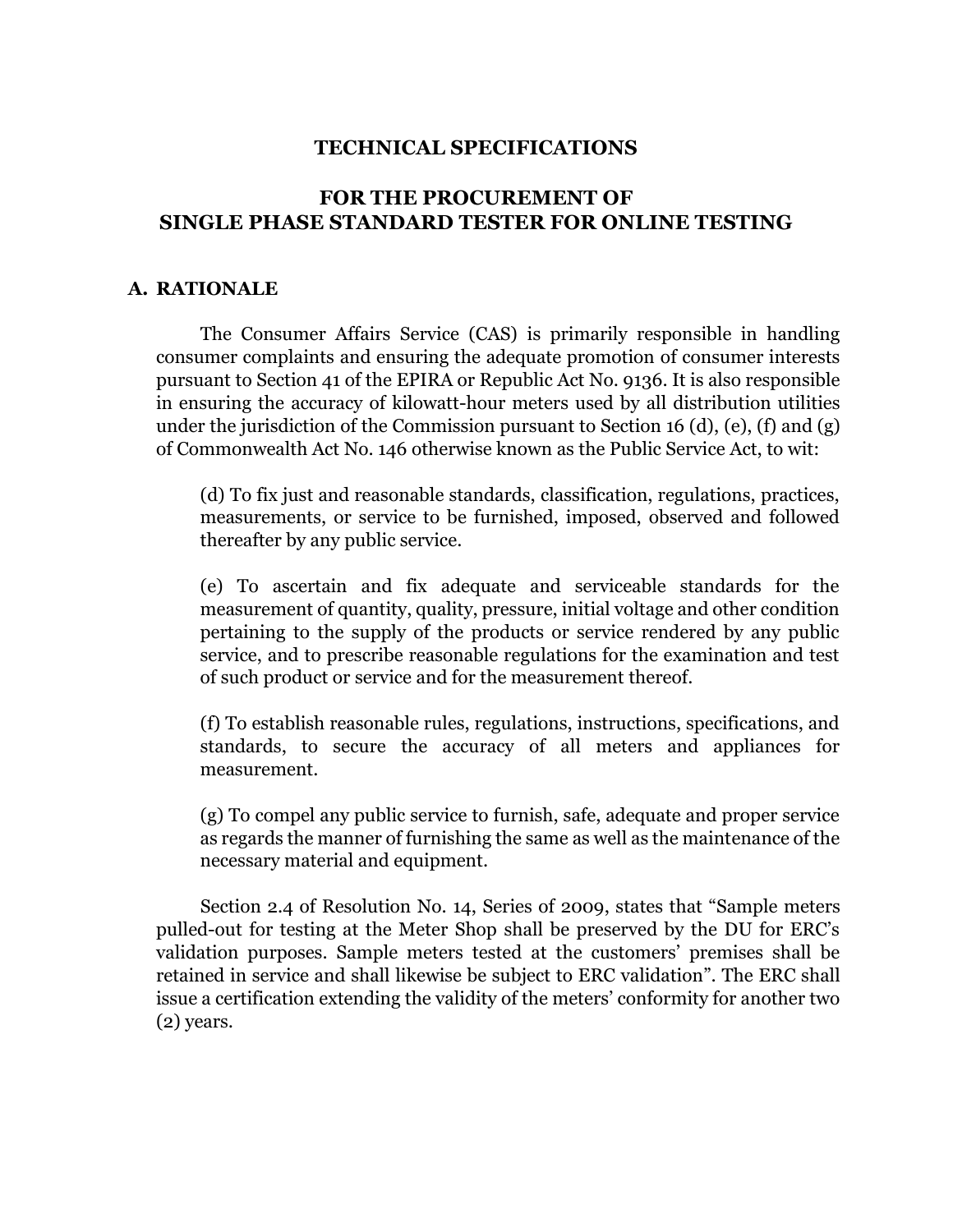### **B. OBJECTIVE**

The Consumer Affairs Service (CAS) objective is to augment the inventory with the procurement of Single Phase Standard Tester for Online Testing to continue the conduct of ERC's validation process of the DU's in-service meters. For this reason, the Meter Division (MD) endeavored to cause the procurement of an equipment that would ensure testing of in-service meters and shall not exceed the allowable tolerance as set by the Commission.

## **C. RESPONSIBILITIES OF THE WINNING BIDDER**

The following are the responsibilities/obligations of the winning bidder:

- 1. It shall be responsible for the safe-keeping of the items until it reaches the final destination;
- 2. Provide After Sales Service and Technical support within seven (7) days for minor issues and within ninety (90) days for major issues. Likewise, the winning bidder must keep an inventory of the spare consumable parts of the equipment;
- 3. Provide an updated Calibration Certificate traceable to ILAC-MRA upon delivery of the equipment;
- 4. Hands-on Training to a minimum of five (5) Meter Division Personnel within one (1) month from delivery, or within two (2) weeks from the lifting local travel restriction;
- 5. Coordinate with the ERC General Services Division (GSD), the Meter Division (MD) at least three (3) days before the date of delivery; and
- 6. Provide Certificate of Warranty for One (1) Year (at least).

## **D. RESPONSIBILITIES OF THE ERC**

- 1. Acknowledge receipt of item, after testing and acceptance by the ERC Technical Property Inspection Committee (TPIC), including pertinent details such as quantity, date and condition of the items received;
- 2. Prepare payments due to the Winning Bidder after the delivery of the test equipment, including the updated Calibration Certificate to ERC Main Office - Meter Division; and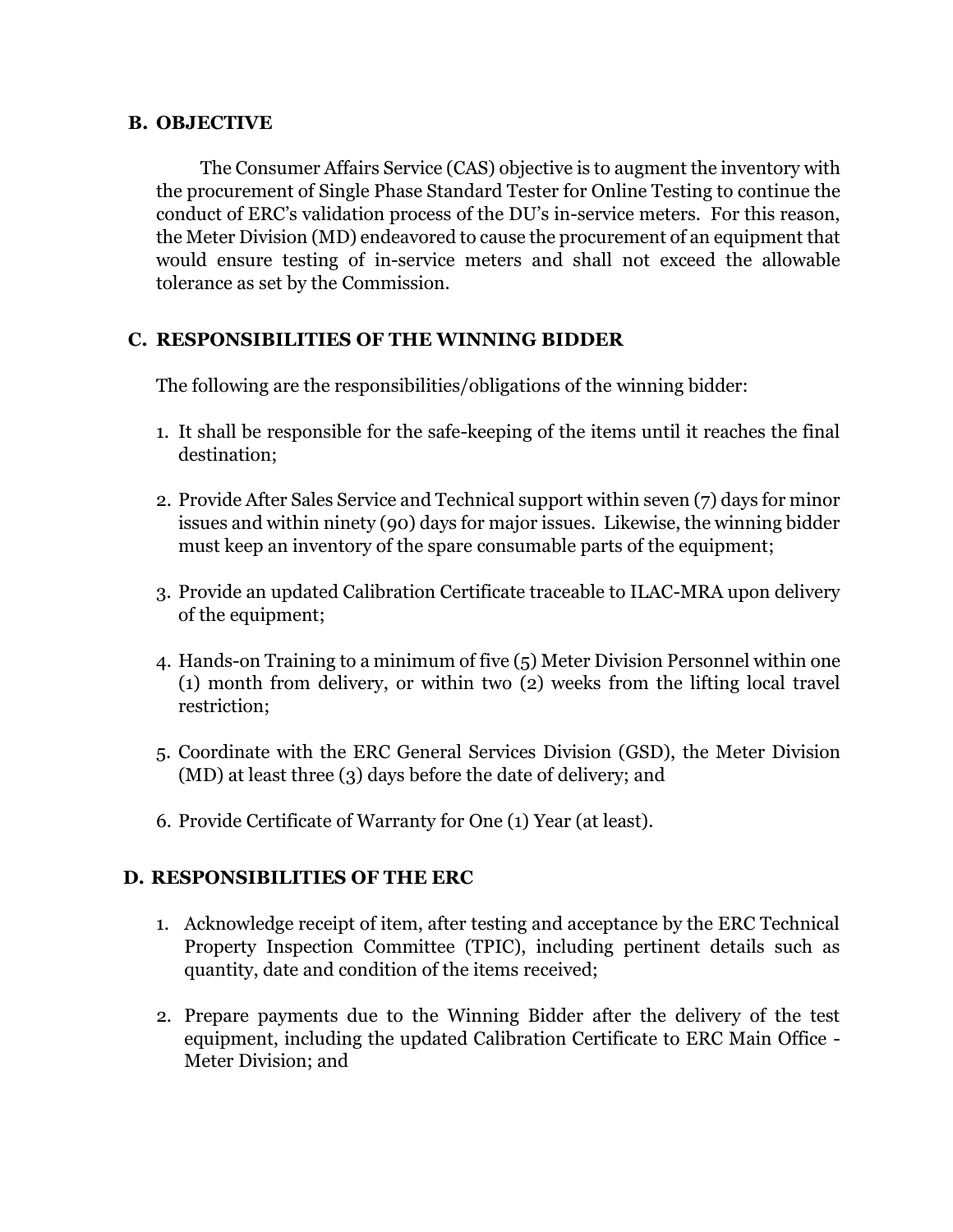3. Return the Performance bond to the Winning Bidder after it had complied with the requirements and pursuant to RA 9184 and its 2016 Revised-IRR.

### **E. SCHEDULE OF DELIVERY**

The Winning Bidder should deliver the Equipment, including the updated Calibration Certificate, at the ERC Main Office, located at Pacific Center Building, 33 San Miguel Ave., Ortigas, Pasig City or Exquadra Tower Building, Exchange Road, Ortigas Center, Pasig City (subject to prior written notice in case of transfer) **within ninety (90) calendar days from receipt of the Notice to Proceed (NTP)**.

### **F. SPECIFICATIONS OF THE SINGLE PHASE STANDARD TESTER FOR ONLINE TESTING (EQUIPMENT AND INCLUSIONS)**

**One (1) set** Single Phase Standard Tester for Online Testing with the following specifications:

Power Supply: 220 – 260 VAC, 50/60Hz Rechargeable Battery Operation up to 3.5 Hours System Accuracy: 0.05% (Guaranteed) Measurement Ranges

| Current            |                | 100 mA $\sim$ 12 A or better    |
|--------------------|----------------|---------------------------------|
| Voltage            | :              | 100 mV $\sim$ 270 V or better   |
| Frequency          |                | $50/60$ Hz                      |
| <b>Phase Angle</b> | $\ddot{\cdot}$ | $0^{\circ} \sim 359.99^{\circ}$ |
| Power Factor       |                | $-1.0 \sim +1.0$                |

Programmable Pulse Output Clamp w/ lockable plug system Complete set of stackable current & potential leads wires Complete set of connectors & accessories Optical & Visible Light Scanning Heads Capable of Automatic %Error Calculation Power Supply Cable Hard Case User Instruction Manual Warranty: At Least One Year (Warranty Certificate) After Sales Service and Technical Support Updated Calibration Certificate traceable to ILAC-MRA (upon delivery) Delivery of the Equipment should be within Ninety (90) calendar days from receipt of the Notice to Proceed (NTP)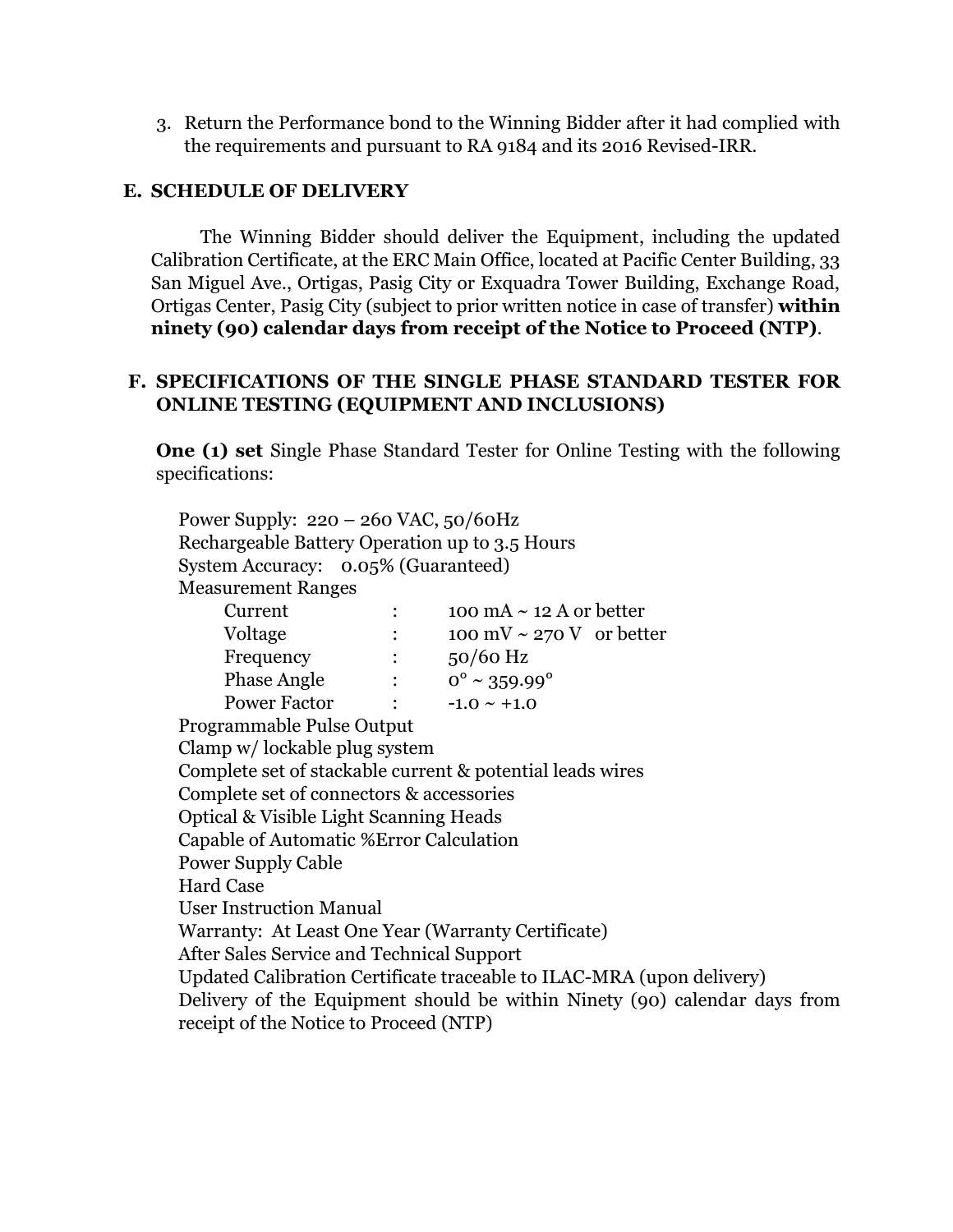#### **G. MODE OF PROCUREMENT**

The procurement shall be undertaken through **Public Bidding** pursuant to RA No. 9184 and its 2016 Revised IRR.

## **H. FUND SOURCE and APPROVED BUDGET FOR THE CONTRACT**

- 1. The fund for this engagement shall be sourced from the **Current Appropriations for the fiscal year 2022 of the ERC.**
- 2. The Approved Budget for the Contract (ABC) for the project is **TWO MILLION EIGHT HUNDRED THOUSAND PESOS (PhP2,800,000.00**), inclusive of all government taxes, and other fees and charges.

# **I. PAYMENT SCHEME**

- 1. The Total Contract Price which should not exceed the ABC of **TWO MILLION EIGHT HUNDRED THOUSAND PESOS (PhP2,800,000.00**). Payment shall be released **within thirty (30) calendar days** after the completion of delivery of the items at the ERC Main office and final acceptance including the Calibration Certificate issued by the ILAC-Accredited laboratory.
- 2. Since the above payment shall be subject to the usual government accounting and auditing requirements, the Winning Bidder is expected to be familiar with the Government Accounting and Auditing Manual (GAAM).

## **J. ACCEPTANCE/REJECTION PERIOD**

Testing/Inspection and Acceptance or Rejection: Within 15 calendar days from the actual delivery date, the ERC authorized representative shall test and inspect the equipment and indicate in the Inspection and Acceptance Report that equipment is in accordance with the required specifications, or if not, indicate in the said Report that there are parts or functionalities that need to be replaced or adjusted. The supplier shall be given a reasonable number of days to make the necessary replacement or adjustment. After which, the ERC authorized representative shall test and inspect the equipment again and either issue an Inspection and Acceptance Report stating that the equipment is in accordance with the specifications, or Reject the equipment if it is not found compliant with the required specifications